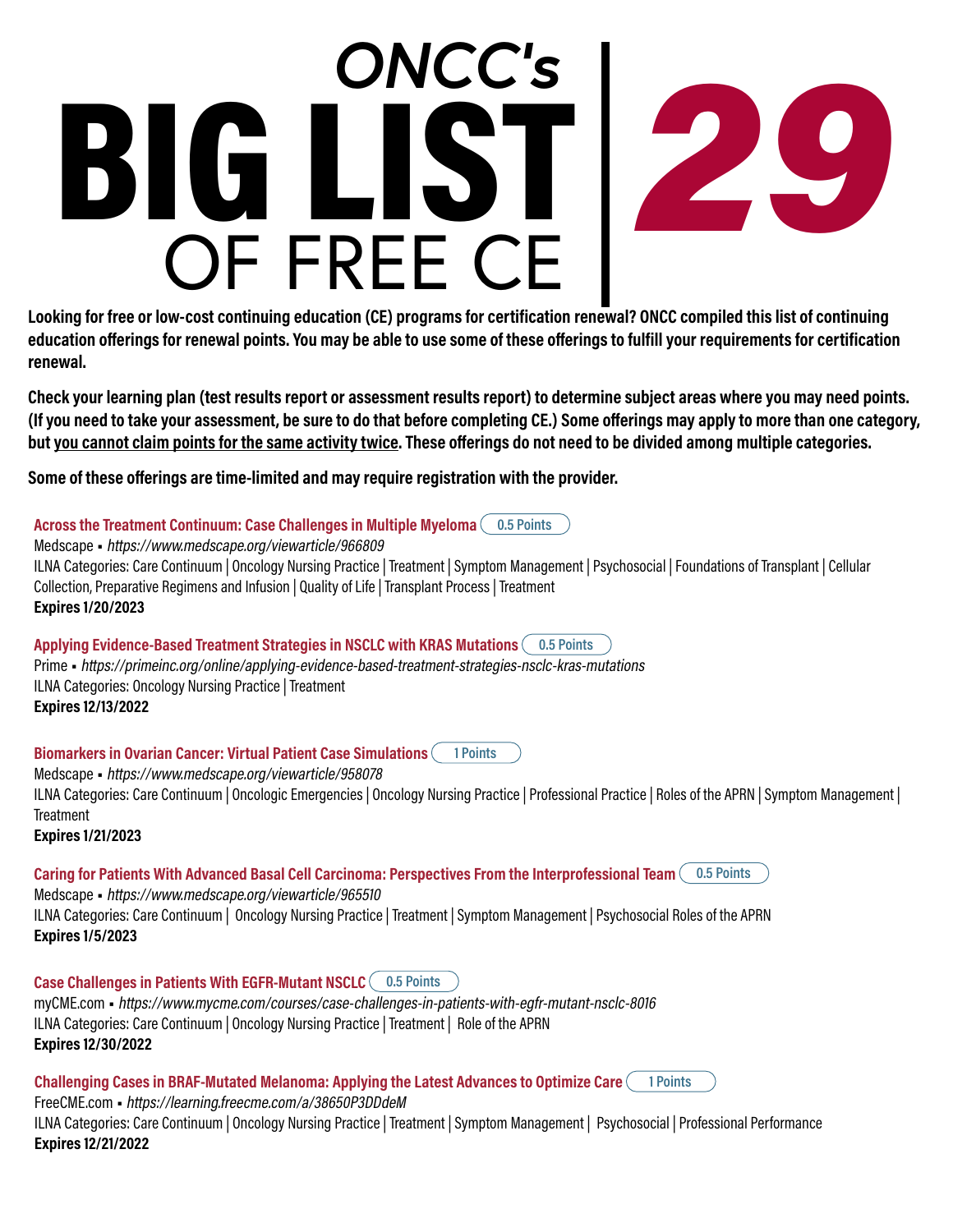#### **Continuing Education: December 2021 0.5 Points**

Oncology Nursing News • https://www.oncnursingnews.com/view/continuing-education-december-2021 ILNA Categories: Care Continuum | Care of the Pediatric Hem/Onc Patient | Disease Related Biology | Oncology Nursing Practice | Professional Practice | Psychosocial | Symptom Management | Survivorship | Treatment | Oncologic Emergencies **Expires 12/22/2022**

**Debate – Response Milestones That Matter In Chronic Myeloid Leukemia: MMR Vs. CCYR 1 Points**

NCCN • https://education.nccn.org/node/91169

ILNA Categories: Care Continuum | Care of the Pediatric Hem/Onc Patient | Disease Related Biology | Oncology Nursing Practice | Professional Practice | Psychosocial | Symptom Management | Survivorship | Treatment | Oncologic Emergencies **Expires 12/15/2022**

**Developments in Molecular Testing and Systemic Therapies for Advanced and Metastatic NSCLC 1 Points** Prime • https://primeinc.org/online/developments-molecular-testing-systemic-therapies-advanced-metastatic-nsclc ILNA Categories: Care Continuum | Oncology Nursing Practice | Treatment | Psychosocial **Expires 12/31/2022**

## **Early Cancer Detection in Primary Care: Addressing Disparities and the Potential of Improving Outcomes Through the Use of Blood-based Screening Tests 1 Points**

myCME.com • https://www.mycme.com/courses/disparities-in-early-cancer-detection-in-primary-care-7997 ILNA Categories: Psychosocial | Care Continuum | Care of the Pediatric Hem/Onc Patient | Oncology Nursing Practice **Expires 12/19/2022**

**Have UK Cervical Cancer Mortality Rates Changed in Younger Women? 0.25 Points** Medscape • https://www.medscape.org/viewarticle/966296 ILNA Categories: Care Continuum | Oncology Nursing Practice | Professional Practice **Expires 1/14/2023**

**Keeping an Eye Out: Emerging Trends in the Management of Metastatic Uveal Melanoma 0.75 Points**

FreeCME.com • https://learning.freecme.com/a/38654P3FCFwJ ILNA Categories: Care Continuum | Oncology Nursing Practice | Treatment **Expires 12/21/2022**

**Managing Your Time 1 Points**

Nurse.com • https://www.nurse.com/ce/managing-your-time ILNA Categories: Professional Practice | Oncology Nursing Practice **Expires 3/26/2022**

**mCSPC Education: Symptom Management During Treatment of mCSPC 0.75 Points** Oncology Nursing Society • https://www.ons.org/courses/mcspc-education-symptom-management-during-treatment-mcspc ILNA Categories: Coordination of Care | Oncology Nursing Practice | Symptom Management | Treatment

**Mutational Landscape In Myeloproliferative Neoplasms: Implications On Prognosis And Clinical Management 0.75 Points**

NCCN • https://education.nccn.org/node/91191 ILNA Categories: Care Continuum | Oncology Nursing Practice | Role of the APRN

**Expires 12/15/2022**

**New Targets, New Combinations, New Treatment Goals: Assessing Therapeutic Options to Personalize Care in Multiple Myeloma 2 Points**

FreeCME.com • https://learning.freecme.com/a/38782PbaES3

ILNA Categories: Care Continuum | Oncology Nursing Practice | Treatment | Symptom Management | Psychosocial | Foundations of Transplant | Cellular Collection, Preparative Regimens and Infusion | Quality of Life | Transplant Process | Treatment **Expires 1/6/2023**